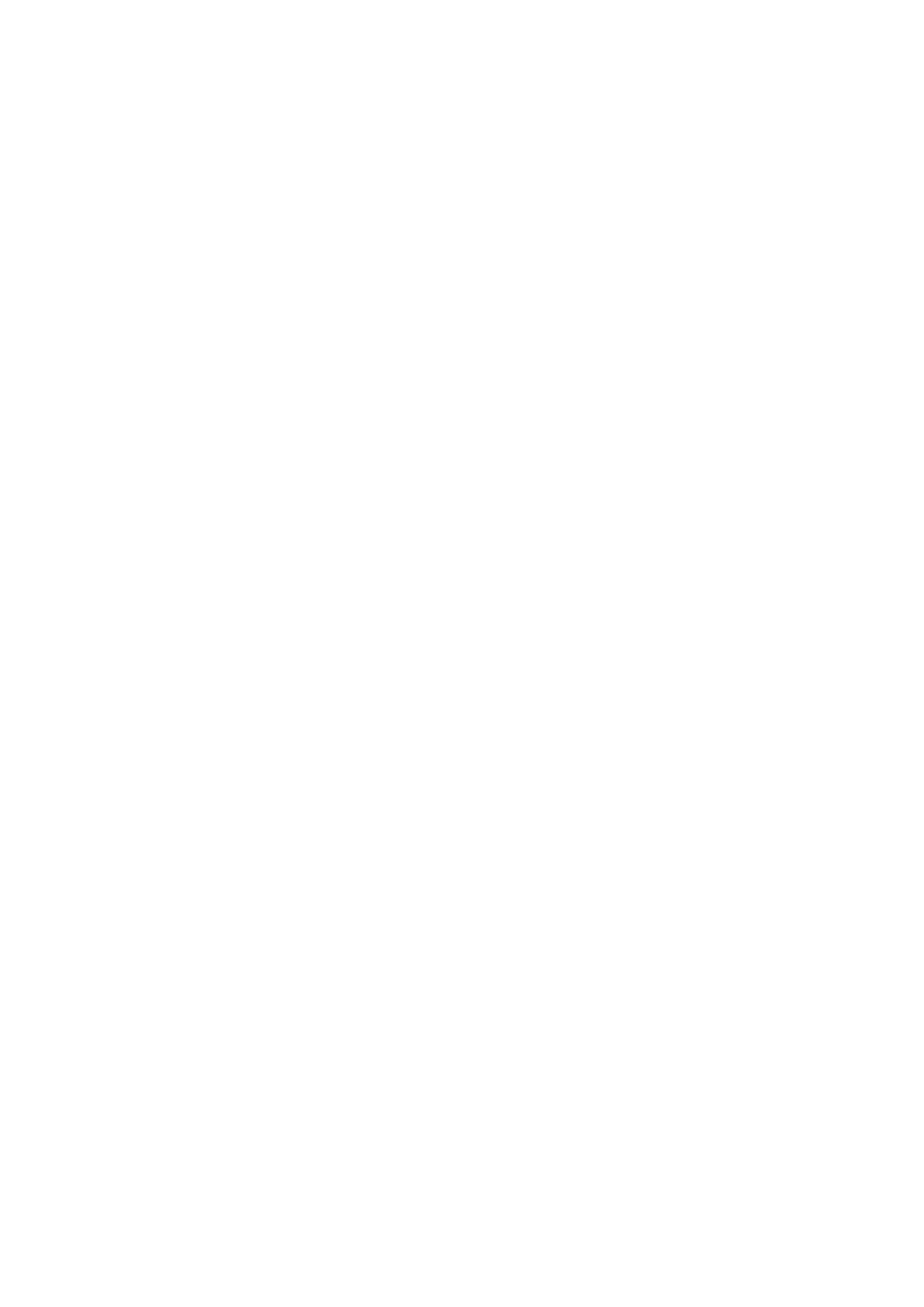<span id="page-2-0"></span>

Australian Capital Territory

# **Environment Protection Amendment Regulation 2011 (No 2)**

**Subordinate Law SL2011-9** 

made under the

**Environment Protection Act 1997** 

| 1 | <b>Name of regulation</b>                                                                                                                                                                                      |
|---|----------------------------------------------------------------------------------------------------------------------------------------------------------------------------------------------------------------|
|   | This regulation is the <i>Environment Protection Amendment</i><br>Regulation $2011$ (No 2).                                                                                                                    |
|   | <b>Commencement</b>                                                                                                                                                                                            |
|   | This regulation commences on the day after its notification day.<br>The naming and commencement provisions automatically commence on<br><b>Note</b><br>the notification day (see Legislation Act, $s$ 75 (1)). |
|   | <b>Legislation amended</b>                                                                                                                                                                                     |
|   | amends the <i>Environment</i> Protection<br>regulation<br>This<br>Regulation 2005.                                                                                                                             |

### J2011-1

Authorised by the ACT Parliamentary Counsel—also accessible at www.legislation.act.gov.au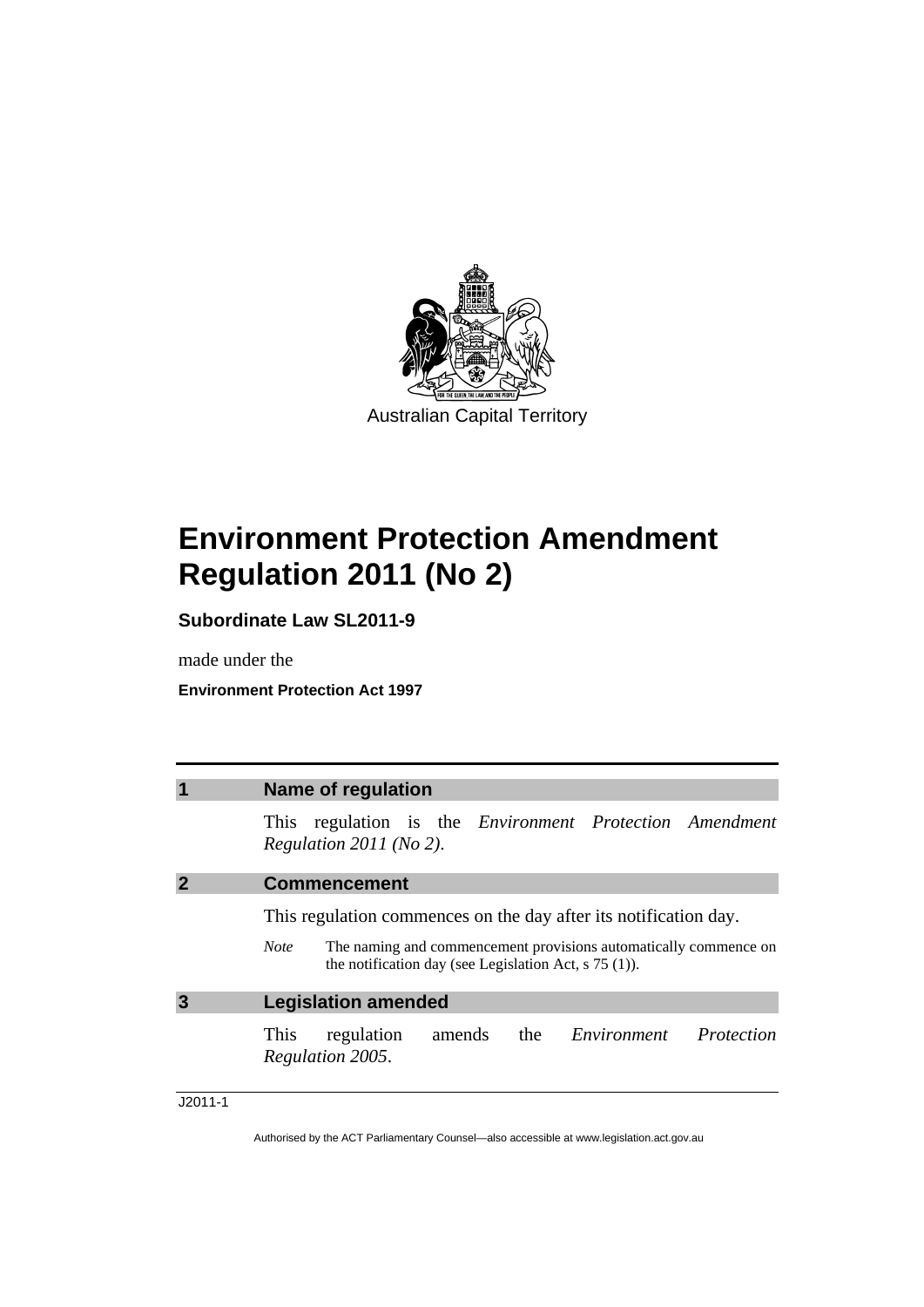#### **4 Schedule 2, table 2.1, item 7**

*substitute* 

| zone G | all other areas, other than Central<br>National Area (Fairbairn) | other NSW<br>land |
|--------|------------------------------------------------------------------|-------------------|
|        |                                                                  |                   |

## **5 Schedule 2, section 2.2 (1), new definitions**

*insert* 

*network facility*—see the *Utilities Act 2000*, dictionary.

*territory network facility*—see the *Utilities Act 2000*, dictionary.

### **6 Schedule 2, section 2.2 (1), definitions of** *territory service* **and** *utility service*

*omit* 

|  | Schedule 2, table 2.3, item 19 |
|--|--------------------------------|
|--|--------------------------------|

|    | substitute                                                                                                                           |            |                                                                                                                                         |
|----|--------------------------------------------------------------------------------------------------------------------------------------|------------|-----------------------------------------------------------------------------------------------------------------------------------------|
| 19 | noise emitted in the<br>course of carrying out<br>maintenance or repair<br>of a network facility or<br>territory network<br>facility | (a)<br>(b) | the noise is emitted—<br>between 7 am and 10 pm on<br>Monday to Saturday; or<br>between 8 am and 10 pm on<br>Sunday or a public holiday |

SL2011-9